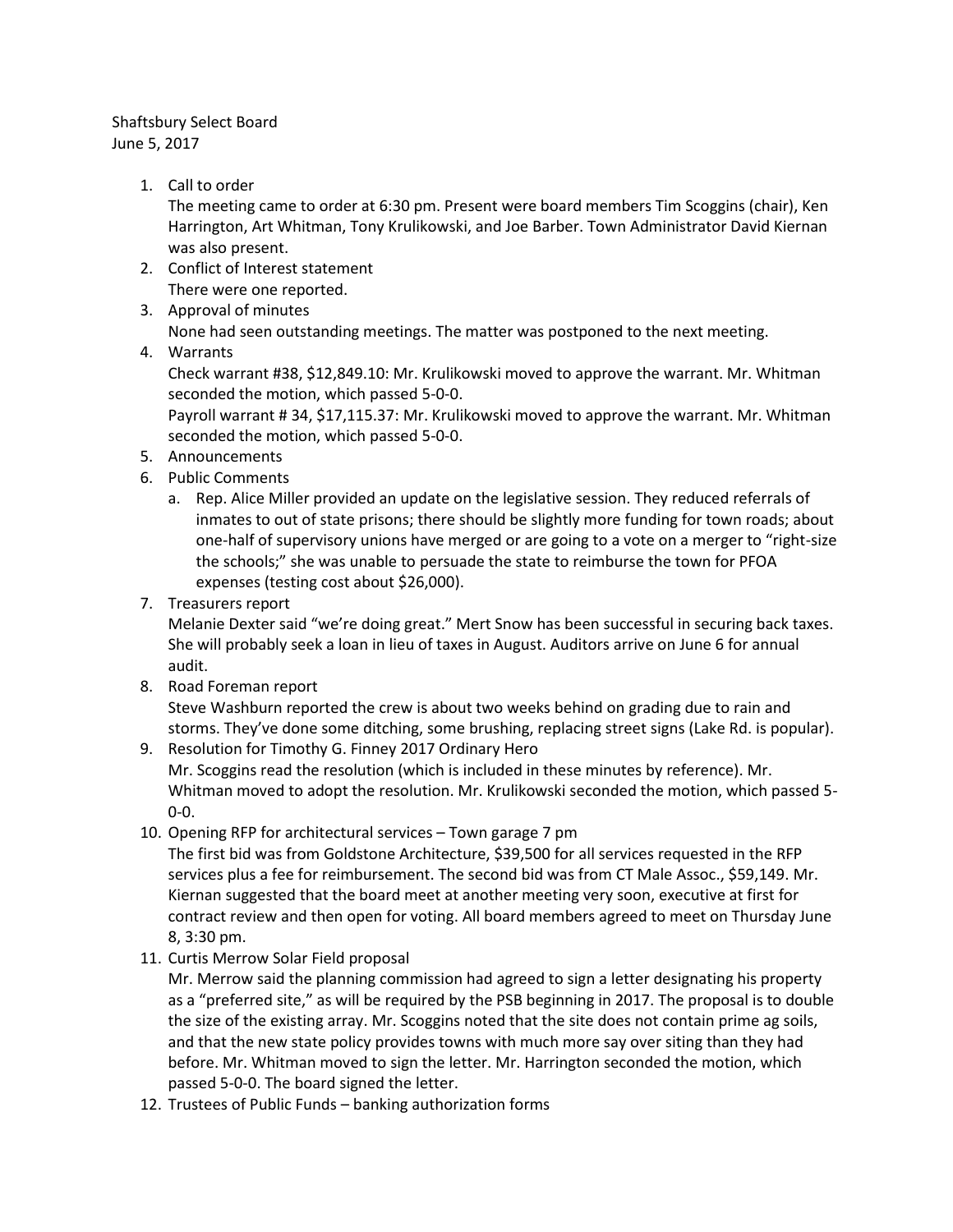The chairman of the board of trustees presented a form for signing which provides him access Mr. Krulikowski moved to sign the forms to give the treasurer, Rob Stewart, Barry Mayer, William Hession and the three trustees of public funds access to the fund account. Mr. Whitman seconded the motion, which passed 5-0-0. Mr. Scoggins signed the document and will have it notarized. Mr. Stewart and Mr. Scoggins initialed appropriately.

13. TAM host town agreement – renewal/revision

When the transfer station was established about ten years ago, the town required an agreement that, among other things, TAM would be charged 53 cents a ton. TAM is the only company that is charged such a tax (e.g. neither Casella nor Dailey's pay this tax). Mr. Whitman moved to change the town host community fee to remove the host town tax. Mr. Harrington seconded the motion, which passed 5-0-0. Mr. Kiernan will draw up a new agreement (minus the tax language) for signing at the next meeting.

- 14. Tax sales for delinquent water bills Mr. Kiernan reiterated that the board authorized tax sales for unpaid water bills. Three properties will be put up for sale. Taxes due on them are \$712.40, \$775, and \$1630. One of the properties is already in foreclosure. Some landowners responded upon receipt of the first letter from the attorney.
- 15. Dog licenses and ordinance violations

Two constables, the animal control officer, the fire warden and the town administrator met to discuss what to do about violations. Members of the group will become issuing officers. Mr. Kiernan will be the authorized holder of the summonses books and liaison to the judiciary. However, those authorized holders can't sign a summons unless they personally witness it. Paul McGann and Mr. Kiernan will produce a form that allows the witnessing citizen to state that he/she witnessed the violation, wishes to have it pursued, and will be present in court to make a complaint. Upon notarization by the town clerk, the form will enable the responsible officer to pursue the violation in court.

There is a stubborn group of unlicensed dogs. The constable will pursue licenses. Notices will be left if no one is home. If the animal is not licensed in two weeks, a summons will be issued and the owner will immediately incur court costs and increased fines of well over \$100. This action is a matter of equal treatment: most dog owners license their dogs, as required by law. The license requirements ensures that animals have up to date rabies vaccinations.

- 16. Bid proposal public works F350
- 17. Update of purchasing policy elimination of redundant purchase order forms Original policy was issued in 2004 and requires what is now excessive paper work. For the most part, the tasks haven't been done and have had no value. Instead, in practice the Town Administrator simply signs all the invoices and all warrants and contracts are approved by the Select Board. Mr. Kiernan would like to delete the purchase order portion of the purchase policy after discussing with the auditors.
- 18. Sullivan Powers contract FY 17 audit

Mr. Kiernan passed around a copy of the multi-year contract. It must be signed every year. \$15,200 is their annual fee. Mr. Whitman moved to sign the contract. Mr. Krulikowski seconded the motion, which passed 5-0-0. The board signed the contract.

19. Bennington County Sheriff contract FY18

The price will go up \$0.74/hour, \$616.58 more a year. The rest of the contract is the same. Mr. moved to sign the sheriff's contract. Mr. Krulikowski moved to sign the contract. Mr. Whitman seconded the motion. Mr. Whitman noted that the price went up a lot last year. Mr. Kiernan said they would still be within budget. Mr. Kiernan said they patrol widely. Mr. Whitman said West Mountain Road has speeders. The motion passed 5-0-0.